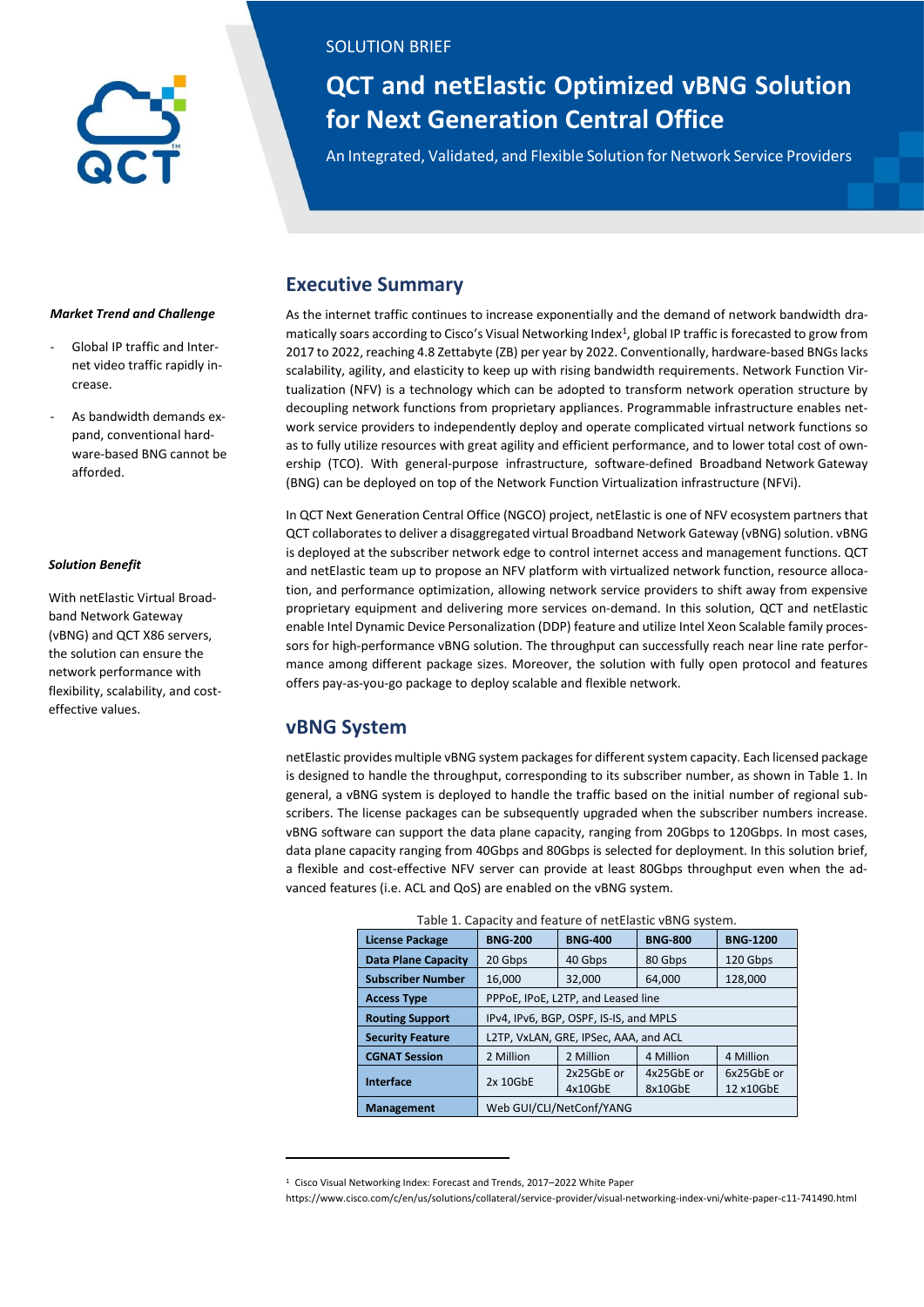## **Solution Architecture**

In the architecture of netElastic vBNG system, hyper-thread CPU feature is disabled and the physical cores are directly utilized for virtual instances. As shown in Figure. 1, the control plane (CP) and data plane (DP) run in the different virtual instances which are pinned to specified CPU cores. Control plane instance is in charge of user authentication, service configuration, subscriber's management, routing protocols, and other protocols processing while the data plane instance is in charge of packet processing. In the netElasitc's software design, the CP instances consume 10 CPU cores and supports up to 128K subscribers. The DP instances consume 2 CPU cores for system operation and 2 to 4 CPU cores per port are required for packet forwarding according to the services.



Figure 1. netElastic vBNG system architecture.

CPU pinning is a technology adopted to bind CPU cores, ensuring the stable performance when the vBNG system simultaneously processes the control plane tasks and the data plane traffic forwarding. 2 to 4 CPU cores are pinned to each data plane port, as shown in Figure 2.



Figure 2. CPU pinning for CP and DP.

In data center networking, 25G Ethernet has gradually become the mainstream technology. In this solution, QCT and netElastic leverage Intel XXV710 25GbE network interface card and Intel Dynamic Device Personalization (DDP) technology to fully utilize the 25G bandwidth. By parsing the packet header with loaded DDP profile, additional protocols such as PPPoE and GTPU are classified and the packets are distributed to specified queues on the binding interface, as shown in Figure. 3<sup>2</sup>. These packets are evenly loaded to each queue and CPU core so that the CPU resources can be fully utilized to obtain the maximum throughput.

 $\overline{a}$ 

<sup>2</sup> OSN Bay Area Feb 2019 Meetup: Intel, Dynamic Device Personalization - Journey Continues

https://www.slideshare.net/LuminaNetworks/osn-bay-area-feb-2019-meetup-intel-dynamic-device-personalization-journey-continues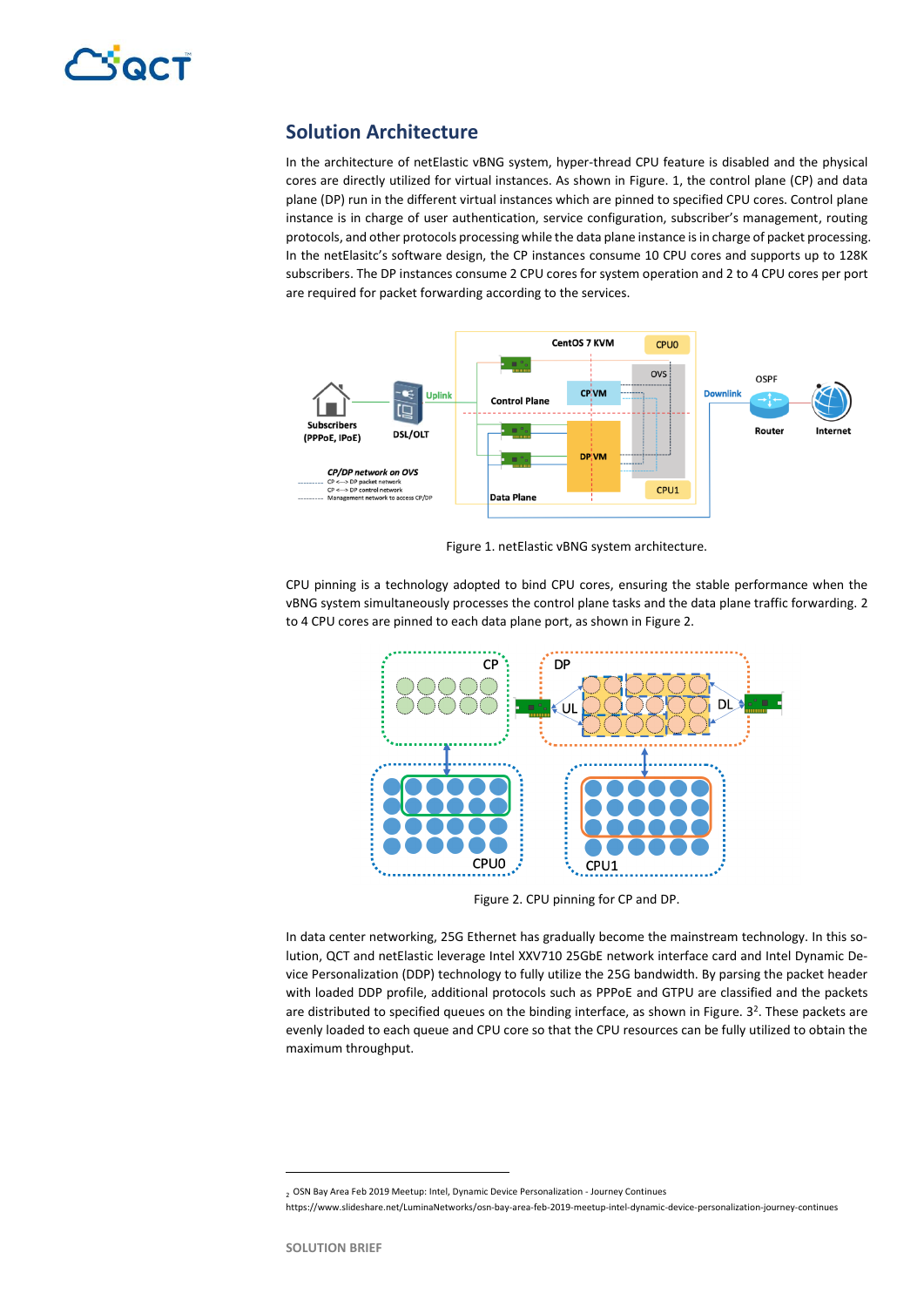

Figure 3. Packet classification with DDP feature enabled.

netElastic vBNG system can enable basic features such as subscriber access (i.e. PPPoE and IPoE) and routing protocols (i.e. OSPF, BGP, and MPLS), and advanced features (i.e. QoS and ACL). When more features are enabled, the system consumes more CPU resources. Basically, one CPU core with basic features (i.e. PPPoE and OSPF Routing) enabled can handle 10Gbps packet processing. With advanced features enabled, up to 4 CPU cores per port are required to handle packet forwarding to fully utilize the 25G bandwidth. To achieve 80Gbps throughput performance with all features enabled, 18 CPU cores in total are utilized in data plane, in which 16 CPU cores are dedicated for handling packet forwarding and 2 CPU cores for system operation.

The benchmark is established to test the throughput performance of vBNG system with DDP enabled and disabled on QCT server. With DDP enabled, the performances among 2 to 4 CPU cores per port are compared to obtain the optimal performance configuration.

## **Solution Performance Validation**

For the performance benchmark, Spirent TestCenter with four 25G ports is selected to emulate the network scenario and generate the packet for testing throughput performance. In the testing scenario, the tester and vBNG configuration are configured to simulate the real business traffic model, as shown in Table 2.

| Table 2. Configuration of traffic model. |                                    |  |  |  |
|------------------------------------------|------------------------------------|--|--|--|
| Item                                     | <b>Entries/Unit</b>                |  |  |  |
| <b>PPPoE Session (Basic)</b>             | 16K/UL Port                        |  |  |  |
| <b>OSPF Routing Entry (Basic)</b>        | 500K/system                        |  |  |  |
| <b>ACL (Advanced)</b>                    | 4K/system                          |  |  |  |
| QoS (UL) (Advanced)                      | 1.5Mbps/ User UL                   |  |  |  |
| QoS (DL) (Advanced)                      | 1.5Mbps/ User DL                   |  |  |  |
| <b>Packet Size</b>                       | 256, 384, 512, 768, 1024, and 1420 |  |  |  |

Two test cases are conducted in this solution brief. First, 4 CPU cores per port either with DDP feature enabled or disabled are configured to compare the maximum throughput. Second, 2 to 4 CPU cores per port with DDP feature enabled are configured to compare the maximum throughput. Both two configurations, including vBNG system with either basic features or advanced features, are tested in the two cases. The packet size ranges from 256 to 1420 bytes.

When the basic features are configured on the vBNG system with DDP enabled, the performance is improved approximately 90% at 256 bytes packet size, compared to the system with DDP disabled. Moreover, when the advanced features are configured on the vBNG system with DDP enabled, the throughput can still achieve four times better performance at the 256 bytes packet size. Therefore, the DDP is regarded as the key factor to influence the throughput, as shown in Figure 4.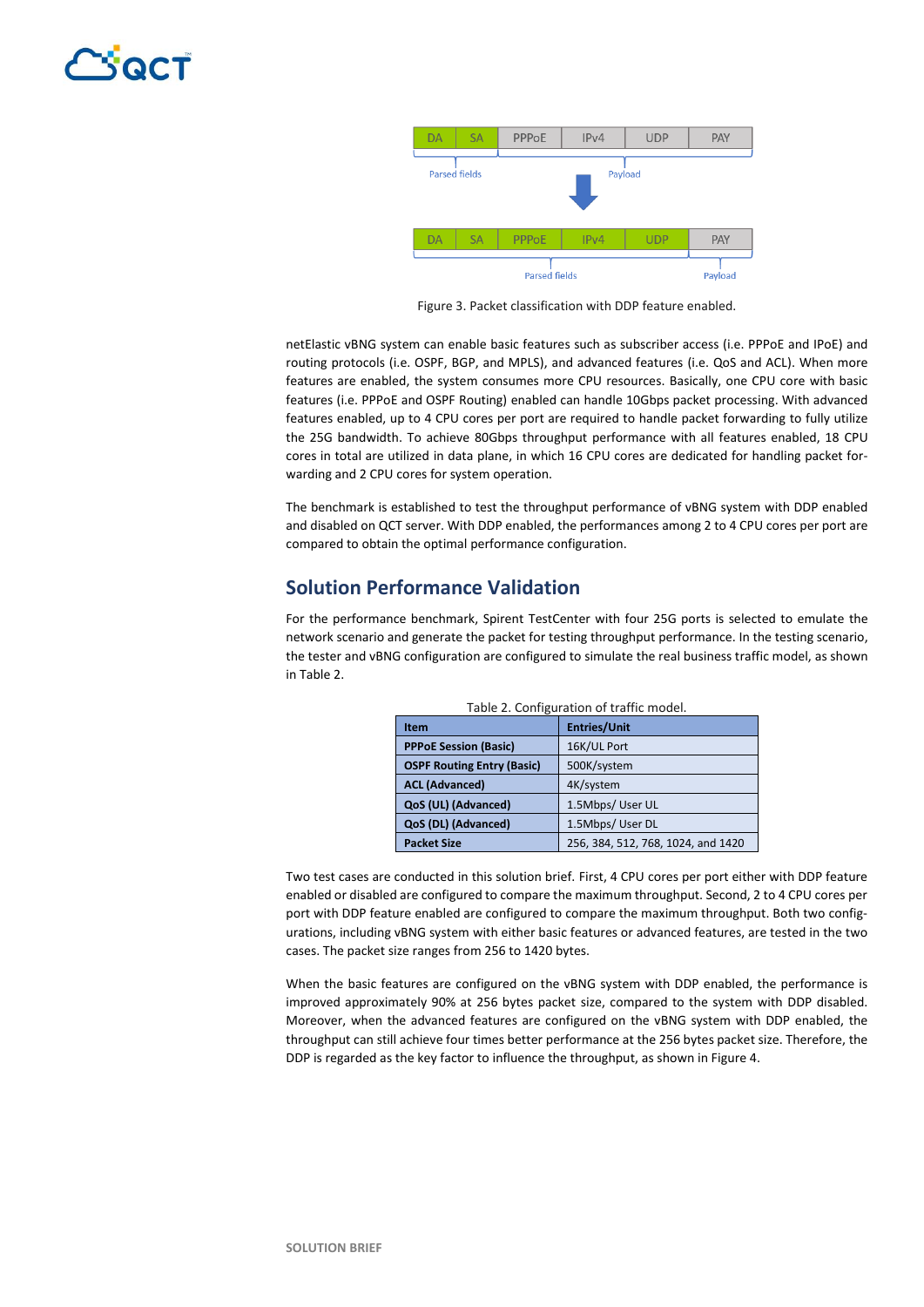

Figure 4. Performance optimization with DDP feature enabled.

If it is dispensable to enable advanced features on the vBNG system, network service providers can adopt relatively fewer CPU cores for saving hardware and power resources. In this brief, the performances among 2, 3, and 4 cores per port are compared. When the advanced features are enabled on the vBNG system with 4 cores per port leveraged, the performance is 62% and 18% better than those of the performances with respectively 2 and 3 cores leveraged in 256 packet size, as shown in Figure. 5. However, when only basic features are enabled on the vBNG system, the performances among 2, 3, and 4 cores show no significant difference. The test results reveal that with advanced features enabled in the field deployment, the utilization of 4 cores per port can guarantee the best performance. On the other hand, when the advanced features are disabled, the network service provider can reduce CPU resources from 4 cores to 2 or 3 cores per port to obtain the same performance. Therefore, the vBNG system can release the hardware resources and save the power consumption according to the demand.



### Figure 5. Performance comparison among 2 to 4 CPU cores per port.

## **Hardware Suggestion**

QCT QuantaGrid D52BQ-2U server is selected to test the throughput performance since the server model can support both Intel 1<sup>st</sup> and 2<sup>nd</sup> generation Xeon SP processors, Skylake and Cascade Lake. The server is an ultimate compute and storage server equipped with fast socket interconnect 1.5x memory bandwidth and 2x FLOPs peak performance capability, as shown in Table 3. Meanwhile, up to 5 and 10 PCIe expansion slots can provide more scalability for network functions. Hot swappable and tool-less design can enable administers to efficiently install and easily maintain the components such as PCIe, HDD, and fan. With pre-validated and integrated infrastructure, network service providers can save considerable time on verifying hardware performance and put less effort into tuning configurations.

In Figure 5, as the test result shows, 2, 3, and 4 CPU cores per port are respectively configured to deliver 60, 80, and 100Gbps throughput performance, indicating the total CPU cores of the whole system are respectively 10, 14, and 18 cores for different data plane capacity. The CPU model suggested for 80G throughput is Xeon Scalable Processor – Cascade Lake 6240. If the near line rate performance is necessary, the CPU model Xeon Scalable Processor – Cascade Lake 6252N is suggested.

### *Key Values*

- Pre-integrated hardware and software
- Performance optimization
- Pre-validation in Factory
- Reduced total cost of ownership